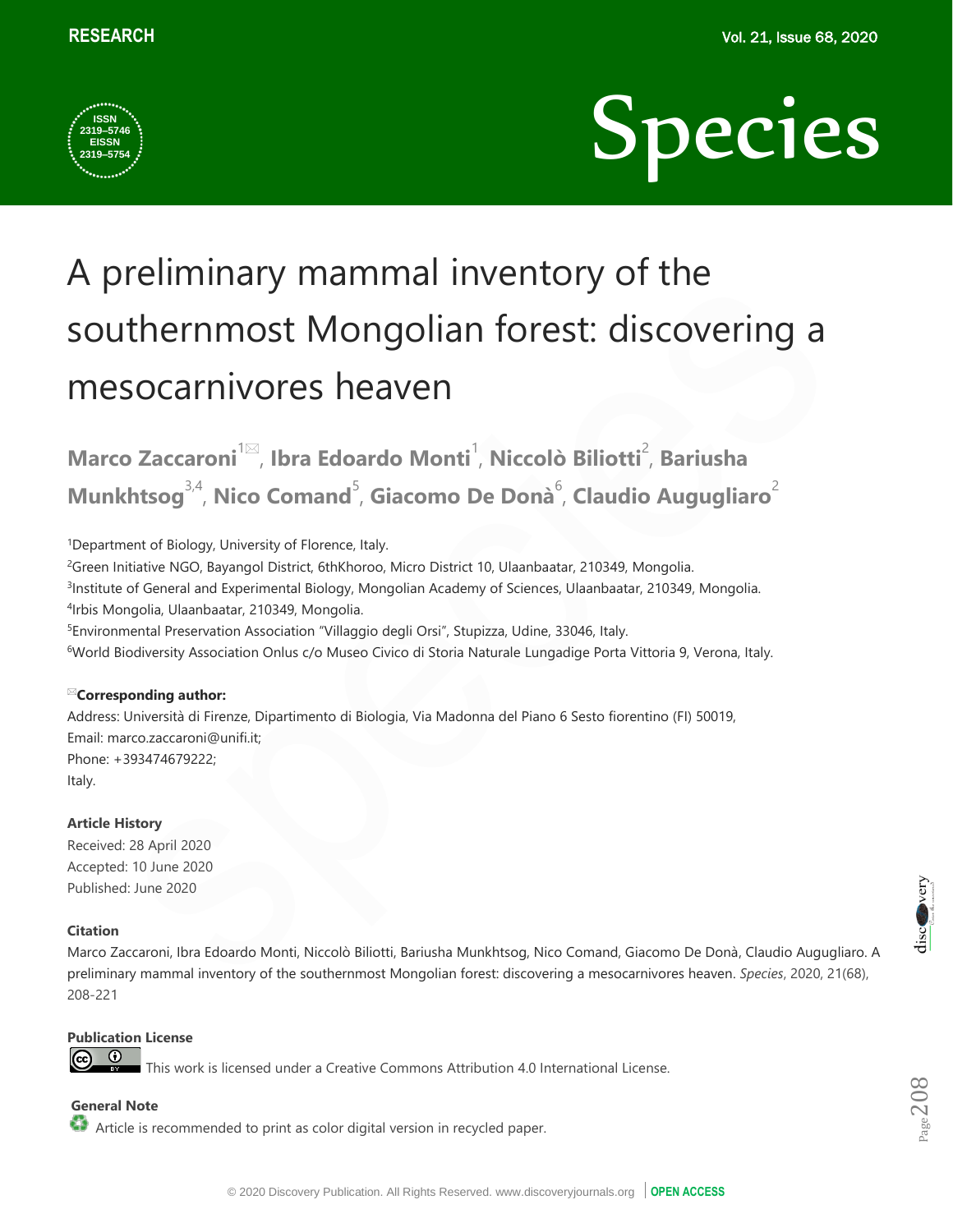## ABSTRACT

In this study we present a checklist of non-volant mammal species recorded during summer-fall 2018 in the southernmost Mongolian forest located in Khangain Nuruu National Park using camera trapping, live traps, and opportunistic observations. We recorded 29 mammal species belonging to 11 families and 5 orders. Intrigungly, 7 species of mustelids are present in a ray of 15 km in addition to 5 other carnivorouse species. Among the identified species, is remarkable the record of various elusive and threatened species protected by the international law. We found a globally endangered species, a near threatened species, three species listed in the Appendix II of CITES. Our checklist can represent an important landmark for local govenments enabling to improve the wildlife management.

**Keywords:** Camera trapping, Khangai, live trapping, mammal checklist, Mongolian forest

## 1. INTRODUCTION

The study of biogeography and the conservation of biodiversity in the most remote and unexplored areas of the earth remains inadequate and afflicted by the so-called Wallacean Shortfall (Lomolino 2004). This is one of the most important challenge to which biologist must respond. More than one-fifth of all mammals in the planet are currently considered to be threatened (Schipper et al. 2008; Macdonald 2019). In Mongolia the landscape has unique characteristics as well as mammal communities. However, the socioeconomic changes of recent decades have put many of these mammalian communities at risk (Clark et al. 2006), including species on the IUCN red list among rodents, ungulates and carnivores such as *Marmota sibirica*, *Camelus ferus*, *Panthera Uncia* and many other species among these groups.

The forest-steppe ecosystem is typical of northern Mongolia, it covers approximately 11% of the whole country (National Statistics Office of Mongolia, 2018), and it is characterized by hills and valleys covered by grassland with patches of silver birches and siberian larches on northern slopes that make it particularly rich in ecotones (Erdős et al. 2018). In the Khangai Nuur National Park the habitat of mountain forest steppe reaches the lowest latitude of the country, and a characteristic biodiversity is expected. In the last decades overgrazing pressure was higher in the central and western Mongolian provinces, and lowest in the eastern aimags (Gao et al. 2015). Very few studies are available among those aimed to investigate the Mongolian mammal's occurrence but mainly conducted in the desert (Augugliaro et al. 2019), desert-steppe (Murdoch et al. 2006) and steppe ecosystem (Augugliaro et al. 2020). Given the lack of information on mammals in this region characterized by a forest-steppe system, it is important to generate an updated list of mammal species (Murdoch et al. 2006; Lebedev et al. 2016). Camera trapping studies have a paramount importance to determine the presence and abundance of medium and large mammal species (Burton et al. 2015). On the other hand, small mammals can be more easily detected using live traps (Flowerdew et al. 2004). In this study we aim to draw up a preliminary mammal inventory in the northern Khangai Nuuru National Park (KNNP) in order to inform the local authorities regarding the stregths and the threats related to the mammal community.

# 2. MATERIALS AND METHODS

We used an integrated approach combining camera trapping and live trapping techniques following Augugliaro et al. (2019). We used camera traps to assess occurrences for medium-sized and large mammals (Rovero and Zimmermann 2016; Rovero and Marshall 2009; Rovero et al. 2013), and Sherman traps (7,6 x 8,9 x 22,9 cm) to detect small mammals (Wilson and Reeder 2005). Furthermore, we recorded the presence of the carcasses and the species sighted occasionally. We identified the conservation status following the IUCN Red List (IUCN 2019), and the Mongolian Red List of Mammals (Clark et al. 2006). Finally, we consulted the Appendices of CITES to asses the status of the detected species in relation to the international trade regulation.

#### **Study area**

Based on the local people knowledge and sighting, the KNNP is known to offer a refuge to rare and elusive mammal species, as Siberian Ibex (*Capra sibirica*), Argali (*Ovis ammon*), Siberian roe deer (*Capreolus pygargus*), Siberian Musk Deer (*Moschus moschiferus*), Wolverine (*Gulo gulo*), Grey Wolf (*Canis lupus*), Eurasian Lynx (*Lynx lynx*), Pallas's cat (*Otocolobus manul*) (BirdLife International, 2018; Batsaikhan et al., 2014).

Habitat are charachterized by Alpine vegetation above the trees line, and the southernmost forest-steppe in the country. The plants species are typical of the Mongolian forest and steppe, including trees species such as the Siberian Larch (*Larix sibirica*),



 $_{\rm Page}$ 209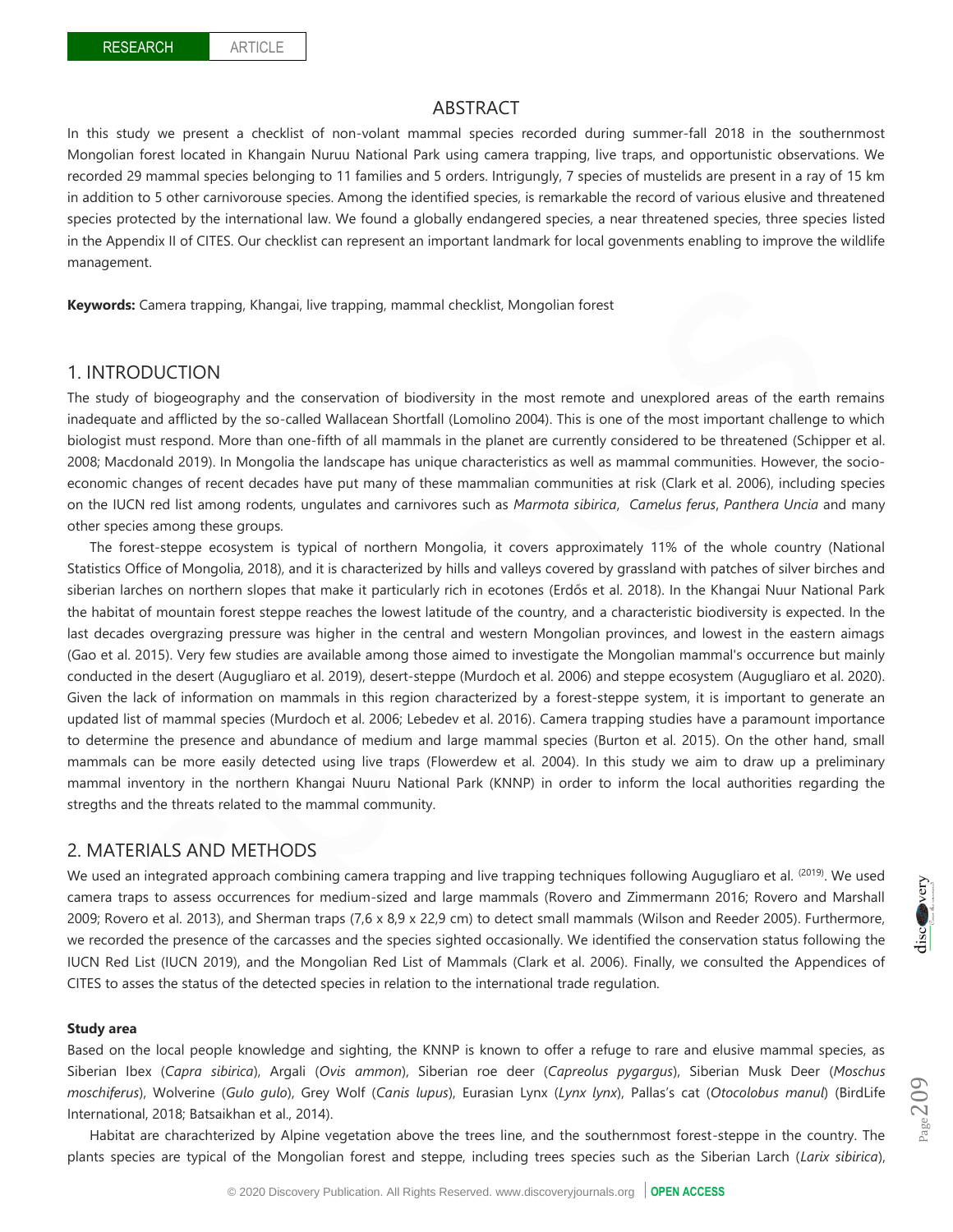### ARTICLE

Siberian pine (*Pinus sibiraca*), and herbaceous species, such as *Euphorbia* sp., *Arthemisia* sp., and *Festuca* sp. The livestock husbandry is allowed inside the protected area if it is not harmful for the environment, according to the Mongolian law (Law of Mongolia on special protected area, Ulaanbaatar 1995). Overgrazing is also becoming an increasing threat, resulting in land degradation in the lower foothills.

The study area covered approximately 60 km<sup>2</sup> in 2 main zones falling in the Northern KNNP (N 46°898′; E 101°346′), Arkhangai province. In August 2018, we arrayed 45 camera traps (24 and 21 cameras respectively in the Site A and the Site B) and left the cameras unattended in the field until October 2018, to cumulate a sampling effort per camera of 50-63 days (min.-max.). To collect data on small mammals (i.e. <1 kg), we placed the Sherman live-traps in the 2 study areas. We placed 40 Sherman traps in the Site A from 20<sup>th</sup> to 22<sup>nd</sup> of August, then we moved the same traps to the Site B, from 24<sup>th</sup> to 26<sup>th</sup> of August.

We stratified the sample, setting the camera traps, between the forest patches and the Alpine rocky area up to the trees line. The camera trap models we used consisted in Reconyx, Bushnell, Browning and IR Plus. We deployed 1 camera per site, on 45 camera stations. Then we designed a grid of camera traps spaced at the minimum distance of 0.7-2 km with a view of covering the larger area possible with available camera traps.

We placed the cameras on the forced passages, animal trails and marking points, covering an altitudinal range from 2200 to 3000 m a.s.l. between valleys bottom and ridges (Fig.1). We have identified the photographed species using the Guide of Mammals of Mongolia (Batsaikhan 2010).



**Figure 1** A) - Khangai Nuruu National Park located in the central of Mongolia; B) - The two study area with camera and Sherman trap sites; C) - Sherman sampling in the study area"1"; D) - Sherman sampling in the study area "2".

We equally distributed Sherman traps in Alpine meadow and forest steppe, we divided the traps in four group of 10. Inside the grups the traps were placed 10 m apart for two consecutives days. All traps were baited with oat or anchovies two times per day. Small mammals caught were identified and measured, then immediately released at the same place of capture.

$$
\underline{\operatorname{disc}}(\bullet)
$$

ery

Page210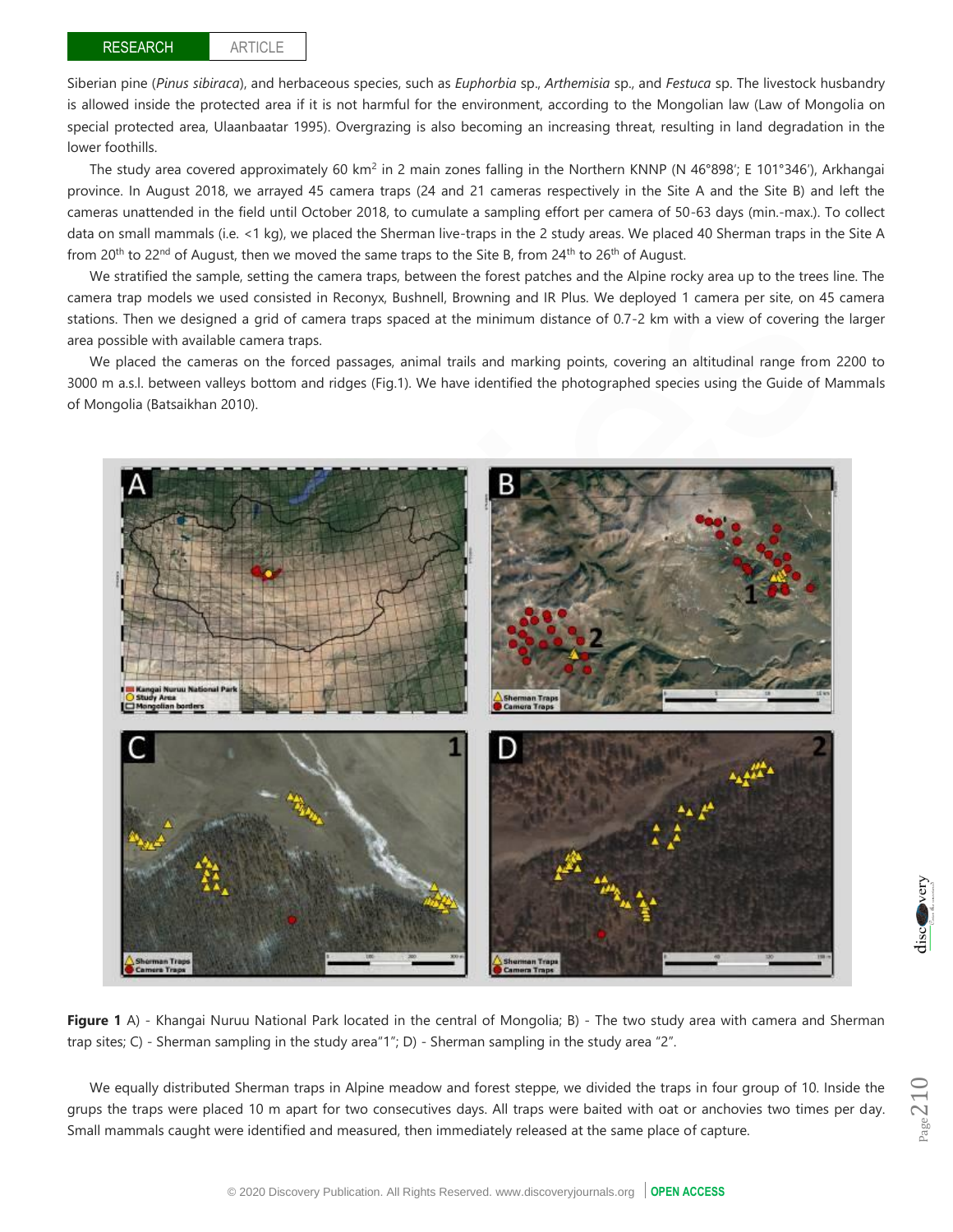# 3. RESULTS

Of the 45 camera traps placed, 35 (study area A=24, study area B=21) worked proprerly, 5 (Site A=4, Site B=1) were stolen and 5 (Site A=1, Site B=4) did not take any picture due to malfunctioning. Sampling effort of camera traps was 1560 for the Site A and 1218 for the Site B, cumulating a total effort of 2,778 nights-trap. We recorded 315 independent detections of 23 mammal species (Tab. 1, Fig. 2-3). Sampling effort of Sherman trap sampling was 80 trap days for each site. The 40 Sherman traps placed in the study site "A" captured 17 individuals of 5 different species. The 40 Sherman traps placed in the study area "B" captured 8 individuals of 4 different species (Tab. 1, Fig. 3). We identified a total of 29 mammal species belonging to 11 families (Tab. 2). The most represented family was Cricetidae with 8 species (*Alticola semicanus, Lesiopodomys gregalis, Alexandromys oeconomus, Alexandromys mongolicus, Myodes rutilus, Myodes rufocanus, Cricetulus barabensis*), followed by Mustelidae with 7 species (*Meles leucurus*, *Mustela erminea*, *Mustela sibirica*, *Gulo gulo*, *Mustela nivalis*, *Martes foina*, *Mustela eversmanii*), Sciuridae (*Marmota sibirica, Urocitellus undulates, Tamias sibiricus, Sciurus vulgaris*), Canidae (*Canis lupus*, *Vulpes corsac*, *Vulpes vulpes*), Soricidae (*Sorex caecutiens, Sorex tundrensis*), Cervidae (*Capreolus pygargus*, *Cervus canadensis*), Felidae (*Lynx lynx*, *Otocolobus manul*), Muridae (*Apodemus peninsulae*), Bovidae (*Capra sibirica*), Leporidae (*Lepus tolai*), Ochotonidae (*Ochotona alpina*). The annotated list including 29 species is reported in the Appendix 1.



**Figure 2** A)- *Canis lupus*; B)- *Vulpes corsac*; C)- *Vulpes vulpes*; D)- *Otocolobus manul*; E)- *Lynx lynx*; F)- *Meles leucurus*; G)- *Mustela erminea*; H)- *Mustela sibirica*; I)- *Gulo gulo*; J)- *Mustela nivalis*; K)- *Martes foina*; L)- *Mustela eversmanii.*

 $Page2$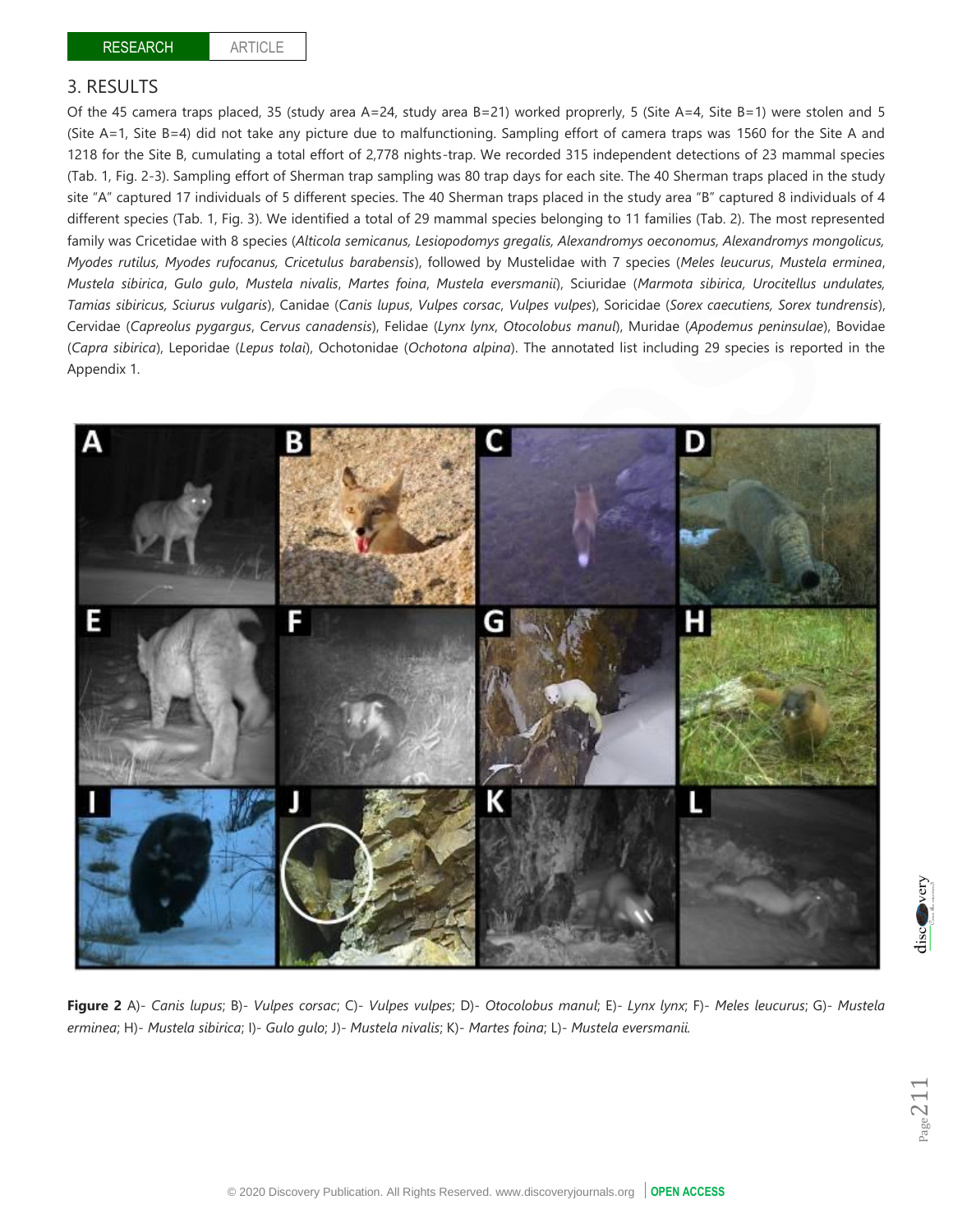



**Figure 3** A)- *Capra sibirica*; B)-*Capreolus pygargus;* C)- *Cervus elaphus*; D)- *Lepus tolai*; E)- *Ochotona alpina*; F)- *Alticola semicanus;* G)- *Clethrionomys rutilus*; H)- *Apodemus peninsulae*; I)- *Urocitellus undulatus*; J)- *Tamias sibiricus*; K)- *Sciurus vulgaris*; L)- *Sprex tundrensis.*

**Table 1** List of species detected in the Khangain Nuruu National Park, with regional and global conservation status based on the IUCN Red List (2019), the Mongolian Red List of Mammals (MRed List, Clark et al. 2006), and the CITES Appendices. IUCN and MRed List: Red List categories, as follows: VU = Vulnerable, LC = Least Concern, EN = Endangered, NT = Near Threatened. CITES (Convention on International Trade in Endangered Species) categories: App. I = species listed under CITES Appendix I, App. II = species listed under CITES Appendix II, NL = not listed.

| Order             | <b>Family</b>  | <b>Scientific name</b> | <b>Common name</b>  | <b>Mred List</b> | <b>IUCN</b> | <b>CITES</b> |
|-------------------|----------------|------------------------|---------------------|------------------|-------------|--------------|
| Carnivorae        | Canidae        | Canis lupus            | Grey Wolf           | <b>NT</b>        | LC          | App. II      |
| <b>Carnivorae</b> | Canidae        | Vulpes corsac          | Corsac Fox          | <b>NT</b>        | LC          | <b>NL</b>    |
| <b>Carnivorae</b> | Canidae        | Vulpes vulpes          | Red Fox             | <b>NT</b>        | LC          | <b>NL</b>    |
| Carnivorae        | Felidae        | Otocolobus manul       | Pallas's Cat        | <b>NT</b>        | NT          | App. II      |
| Carnivorae        | Felidae        | Lynx lynx              | Eurasian lynx       | <b>NT</b>        | LC          | App. II      |
| Carnivorae        | Mustelidae     | Meles leucurus         | Asian Badger        | LC               | LC          | <b>NL</b>    |
| Carnivorae        | Mustelidae     | Mustela erminea        | Ermine              | LC               | LC          | <b>NL</b>    |
| Carnivorae        | Mustelidae     | Mustela sibirica       | Siberian Weasel     | LC               | LC          | <b>NL</b>    |
| <b>Carnivorae</b> | Mustelidae     | Gulo gulo              | Wolverine           | LC               | LC          | <b>NL</b>    |
| <b>Carnivorae</b> | Mustelidae     | Mustela nivalis        | Least Weasel        | LC               | LC          | <b>NL</b>    |
| Carnivorae        | Mustelidae     | Martes foina           | <b>Stone Marten</b> | DD               | LC          | <b>NL</b>    |
| Carnivorae        | Mustelidae     | Mustela eversmanii     | Steppe Polecat      | LC               | LC          | <b>NL</b>    |
| Cetartiodactyla   | <b>Bovidae</b> | Capra sibirica         | Siberian Ibex       | <b>NT</b>        | LC          | <b>NL</b>    |
| Cetartiodactyla   | Cervidae       | Capreolus pygargus     | Siberian roe deer   | LC               | LC          | <b>NL</b>    |
| Cetartiodactyla   | Cervidae       | Cervus canadensis      | Wapiti              | <b>CE</b>        | LC          | <b>NL</b>    |
|                   |                |                        |                     |                  |             |              |

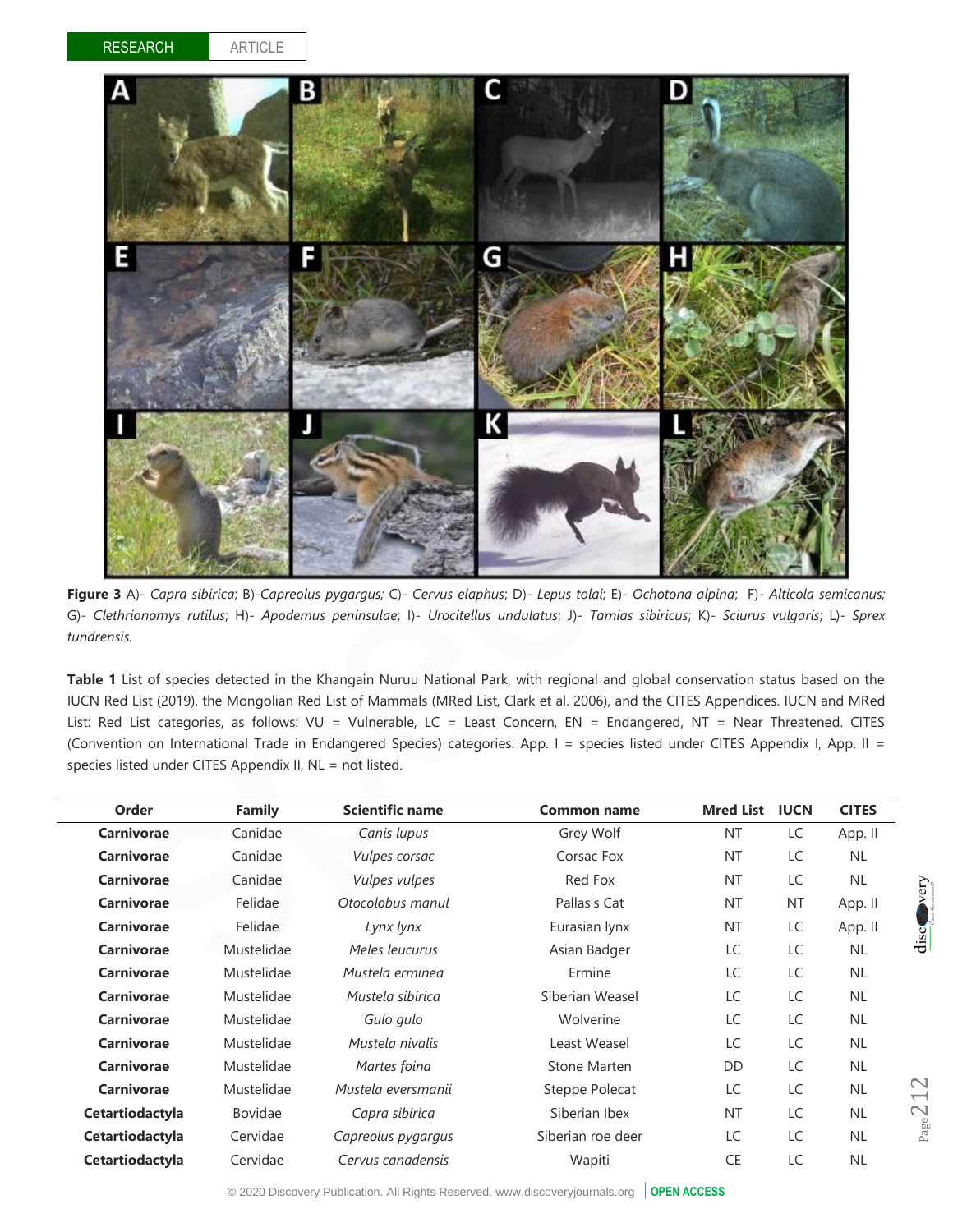| <b>RESEARCH</b> | <b>ARTICLE</b> |                        |                                |           |     |           |
|-----------------|----------------|------------------------|--------------------------------|-----------|-----|-----------|
| Lagomorpha      | Leporidae      | Lepus tolai            | Tolai hare                     | LC        | LC  | <b>NL</b> |
| Lagomorpha      | Ochotonidae    | Ochotona alpina        | Alpine pika                    | LC        | LC  | <b>NL</b> |
| <b>Rodentia</b> | Cricetidae     | Alticola semicanus     | Mongolian Mountain Vole        | LC        | LC  | <b>NL</b> |
| <b>Rodentia</b> | Cricetidae     | Alexandromys oeconomus | Root Vole                      | LC        | LC  | <b>NL</b> |
| <b>Rodentia</b> | Cricetidae     | Myodes rufocanus       | Grey red-backed vole           | LV        | LC. | <b>NL</b> |
| <b>Rodentia</b> | Cricetidae     | Clethrionomys rutilus  | Northern red-backed vole       | LC        | LC  | <b>NL</b> |
| <b>Rodentia</b> | Cricetidae     | Cricetulus barabensis  | <b>Chinese Striped Hamster</b> | LC        | LC  | <b>NL</b> |
| <b>Rodentia</b> | Muridae        | Apodemus peninsulae    | Korean Field Mouse             | LC        | LC  | <b>NL</b> |
| <b>Rodentia</b> | Sciuridae      | Marmota sibirica       | Siberian Marmot                | EN        | EN  | <b>NL</b> |
| <b>Rodentia</b> | Sciuridae      | Urocitellus undulatus  | Long-Tailed Ground Squirrel    | LC        | LC  | <b>NL</b> |
| <b>Rodentia</b> | Sciuridae      | Tamias sibiricus       | Siberian Chipmunk              | LC        | LC. | <b>NL</b> |
| <b>Rodentia</b> | Sciuridae      | Sciurus vulgaris       | Eurasian Red Squirrel          | <b>NT</b> | LC  | <b>NL</b> |
| Eulipotyphla    | Soricidae      | Sorex caecutiens       | Laxmann's shrew                | LC        | LC  | <b>NL</b> |
| Eulipotyphla    | Soricidae      | Sorex tundrensis       | Tundra shrew                   | DD        | LC  | <b>NL</b> |

Table 2 ID = site Identification on the left, code for the single event on the right. Geographic coordinates use the WGS84 datum. Methods = record techniques used for the species: occasional sightings (OS), camera trapping (CT) and live trapping (LT).

| <b>Scientific Name</b> | ID            | Latitude(N) | Longitude(E) | <b>Method</b> |
|------------------------|---------------|-------------|--------------|---------------|
| Canis lupus            | <b>KH01-L</b> | 46°93.943'  | 101°42.130'  | <b>CT</b>     |
| Canis lupus            | <b>KH03-L</b> | 46°93.345'  | 101°42.960'  | <b>CT</b>     |
| Canis lupus            | KH07-L        | 46°93.263'  | 101°48.490'  | <b>CT</b>     |
| Canis lupus            | KH13-L        | 46°92.428'  | 101°46.980'  | <b>CT</b>     |
| Canis lupus            | <b>KH23-L</b> | 46°91.520'  | 101°46.190'  | CT            |
| Canis lupus            | <b>KH25-L</b> | 46°91.712'  | 101°47.990'  | <b>CT</b>     |
| Canis lupus            | <b>KH33-L</b> | 46°86.378'  | 101°20.670'  | <b>CT</b>     |
| Vulpes corsac          | OS-V          | 46°92.476'  | 101°49.184'  | OS            |
| Vulpes vulpes          | <b>KH04-V</b> | 46°97.644'  | 101°38.160'  | CT            |
| Vulpes vulpes          | KH07-V        | 46°93.263'  | 101°48.490'  | <b>CT</b>     |
| Vulpes vulpes          | <b>KH08-V</b> | 46°92.726'  | 101°49.220'  | CT            |
| Vulpes vulpes          | <b>KH13-V</b> | 46°92.428'  | 101°46.980'  | CT            |
| Vulpes vulpes          | <b>KH14-V</b> | 46°95.090'  | 101°45.190'  | CT            |
| Vulpes vulpes          | <b>KH17-V</b> | 46°96.964'  | 101°41.84'   | CT            |
| Vulpes vulpes          | <b>KH21-V</b> | 46°91.657'  | 101°47.600'  | <b>CT</b>     |
| Vulpes vulpes          | <b>KH22-V</b> | 46°91.515'  | 101°46.780'  | <b>CT</b>     |
| Vulpes vulpes          | <b>KH23-V</b> | 46°91.520'  | 101°46.190'  | <b>CT</b>     |
| Vulpes vulpes          | <b>KH25-V</b> | 46°91.712'  | 101°47.990'  | CT            |
| Vulpes vulpes          | <b>KH29-V</b> | 46°87.561'  | 101°16.900'  | CT            |
| Vulpes vulpes          | <b>KH32-V</b> | 46°86.101'  | 101°14.460'  | CT            |
| Vulpes vulpes          | <b>KH33-V</b> | 46°86.378'  | 101°20.670'  | CT            |
| Vulpes vulpes          | <b>KH35-V</b> | 46°88.702'  | 101°12.940'  | <b>CT</b>     |
| Vulpes vulpes          | <b>KH38-V</b> | 46°89.918'  | 101°19.340'  | <b>CT</b>     |
| Vulpes vulpes          | <b>KH44-V</b> | 46°87.716'  | 101°18.740'  | CT            |
| Vulpes vulpes          | <b>KH46-V</b> | 46°85.169'  | 101°22.140'  | <b>CT</b>     |
| Otocolobus manul       | <b>KH04-M</b> | 46°97.644'  | 101°38.160'  | CT            |
| Otocolobus manul       | <b>KH05-M</b> | 46°97.810'  | 101°37.580'  | CT            |
| Otocolobus manul       | <b>KH26-M</b> | 46°89.415'  | 101°15.600'  | <b>CT</b>     |
| Lynx lynx              | KH01-Lx       | 46°93.943'  | 101°42.130'  | <b>CT</b>     |

 $_{Page}$ 213

© 2020 Discovery Publication. All Rights Reserved. www.discoveryjournals.org **OPEN ACCESS**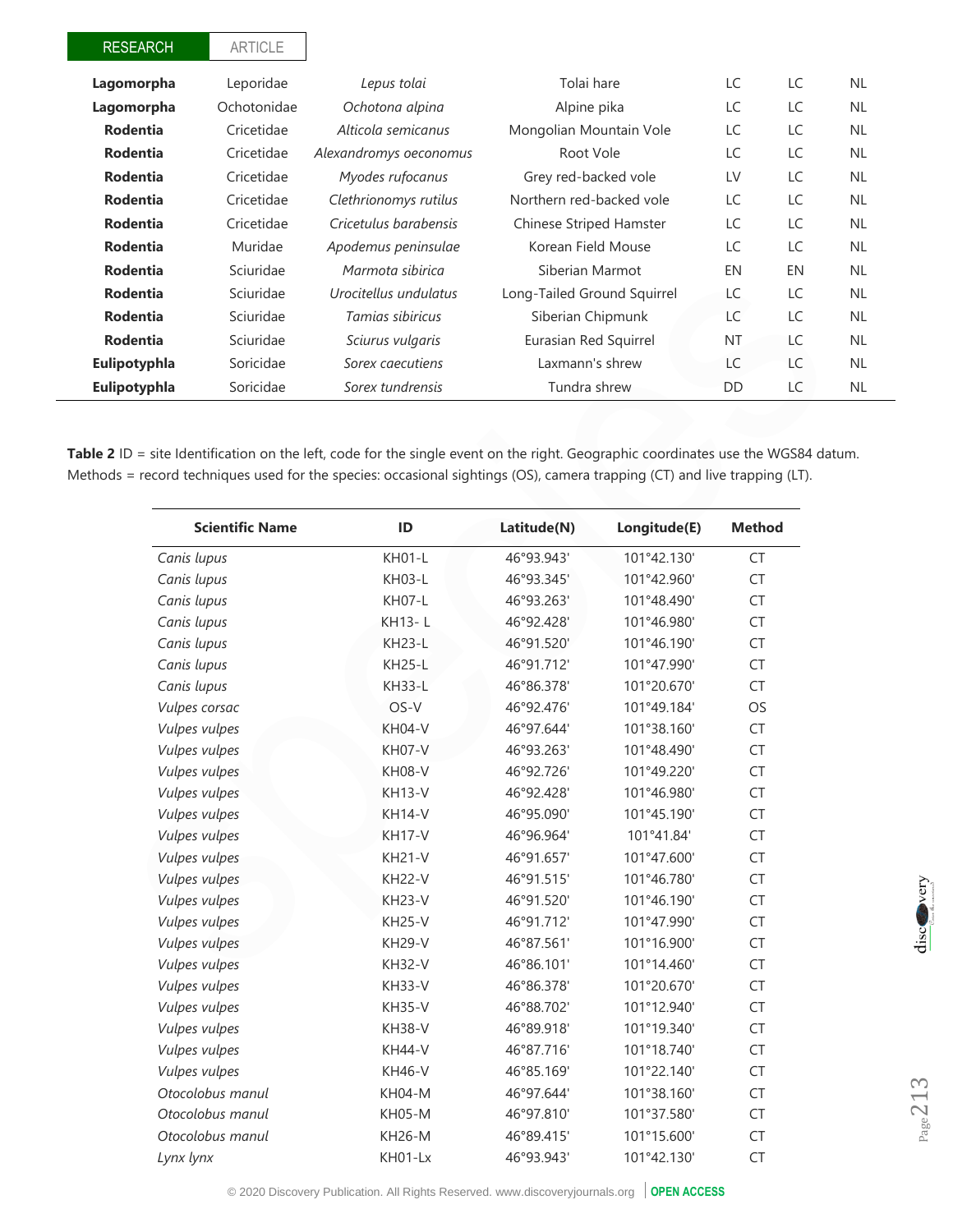| Meles leucurus         | <b>KH02-T</b> | 46°93.717'  | 101°42.930'  | CT        |
|------------------------|---------------|-------------|--------------|-----------|
| Meles leucurus         | <b>KH03-T</b> | 46°93.345'  | 101°42.960'  | <b>CT</b> |
| Mustela erminea        | <b>KH01-E</b> | 46°93.943'  | 101°42.130'  | <b>CT</b> |
| Mustela erminea        | SH06a-E       | 46°51.843'  | 101°12.419'  | <b>TR</b> |
| Mustela erminea        | <b>KH22-E</b> | 46°91.515'  | 101°46.780'  | <b>CT</b> |
| Mustela erminea        | <b>KH40-E</b> | 46°87.756'  | 101°14.780'  | <b>CT</b> |
| Mustela erminea        | <b>KH38-E</b> | 46°89.918'  | 101°19.340'  | <b>CT</b> |
| Mustela erminea        | <b>KH35-E</b> | 46°88.702'  | 101°12.940'  | CT        |
| Mustela erminea        | <b>KH26-E</b> | 46°89.415'  | 101°15.600'  | <b>CT</b> |
| Mustela erminea        | <b>KH29-E</b> | 46°87.561'  | 101°16.900'  | <b>CT</b> |
| Mustela sibirica       | <b>KH01-S</b> | 46°93.943'  | 101°42.130'  | <b>CT</b> |
| Gulo gulo              | KH01-G        | 46°93.943'  | 101°42.130'  | CT        |
| Gulo gulo              | KH04-G        | 46°97.644'  | 101°38.160'  | CT        |
| Gulo gulo              | <b>KH39-G</b> | 46°88.481'  | 101°20.750'  | <b>CT</b> |
| Martes foina           | KH08-F        | 46°92.726'  | 101°49.220'  | <b>CT</b> |
| Martes foina           | <b>KH26-F</b> | 46°89.415'  | 101°15.600'  | <b>CT</b> |
| Mustela eversmanii     | <b>KH29-E</b> | 46°87.561'  | 101°16.900'  | <b>CT</b> |
| Mustela eversmanii     | KH39-Ev       | 46°88.481'  | 101°20.750'  | <b>CT</b> |
| Mustela nivalis        | <b>KH26-N</b> | 46°89.415'  | 101°15.600'  | <b>CT</b> |
| Capra sibirica         | KH04-C        | 46°97.644'  | 101°38.160'  | <b>CT</b> |
| Capra sibirica         | <b>KH05-C</b> | 46°97.810'  | 101°37.580'  | <b>CT</b> |
| Capra sibirica         | <b>KH26-C</b> | 46°89.415'  | 101°15.600'  | <b>CT</b> |
| Capra sibirica         | <b>KH38-C</b> | 46°89.918'  | 101°19.340'  | <b>CT</b> |
| Capreolus pygargus     | KH01-Cp       | 46°93.943'  | 101°42.130'  | <b>CT</b> |
| Capreolus pygargus     | KH02-Cp       | 46°93.717'  | 101°42.930'  | CT        |
| Capreolus pygargus     | KH03-Cp       | 46°93.345'  | 101°42.96'   | <b>CT</b> |
| Capreolus pygargus     | KH09-Cp       | 46°91.555'  | 101°51.130'  | <b>CT</b> |
| Capreolus pygargus     | KH13-Cp       | 46°92.428'  | 101°46.980'  | CT        |
| Capreolus pygargus     | KH23-Cp       | 46°91.520'  | 101°46.190'  | CT        |
| Capreolus pygargus     | KH46-Cp       | 46°85.169'  | 101°22.140'  | CT        |
| Cervus canadensis      | KH01-Ce       | 46°93.943'  | 101°42.130'  | CT        |
| Cervus canadensis      | KH03-Ce       | 46°93.345'  | 101°42.960'  | <b>CT</b> |
| Lepus tolai            | KH01-Lt       | 46°93.943'  | 101°42.130'  | CT        |
| Lepus tolai            | KH02-Lt       | 46°93.717'  | 101°42.930'  | CT        |
| Lepus tolai            | KH03-Lt       | 46°93.345'  | 101°42.960'  | CT        |
| Lepus tolai            | KH06-Lt       | 46°96.470'  | 101°39.900'  | CT        |
| Lepus tolai            | KH07-Lt       | 46°93.263'  | 101°48.490'  | CT        |
| Lepus tolai            | KH33-Lt       | 46°86.378'  | 101°20.670'  | <b>CT</b> |
| Lepus tolai            | KH46-Lt       | 46°85.169'  | 101°22.140'  | CT        |
| Ochotona alpina        | <b>KH04-P</b> | 46°97.644'  | 101°38.160'  | CT        |
| Ochotona alpina        | <b>KH05-P</b> | 46°97.810'  | 101°37.580'  | CT        |
| Ochotona alpina        | <b>KH22-P</b> | 46°91.515'  | 101°46.780'  | CT        |
| Ochotona alpina        | <b>KH26-P</b> | 46°89.415'  | 101°15.600'  | <b>CT</b> |
| Ochotona alpina        | <b>KH38-P</b> | 46°89.918'  | 101°19.340'  | CT        |
| Ochotona alpina        | <b>KH40-P</b> | 46°87.756'  | 101°14.780'  | CT        |
| Myodes rufocanus       | KH01-Mi       | 46°93.943'  | 101°42.130'  | CT        |
| Myodes rufocanus       | OS-Mi         | 46°93.538'  | 101°46.870'  | OS        |
| Myodes rufocanus       | SHCR09a-Mi    | 46° 51.823' | 101° 12.312' | <b>TR</b> |
| Alexandromys oeconomus | SH16a-Ao      | 46° 51.848' | 101° 12.402' | <b>TR</b> |
| Alexandromys oeconomus | KH01-Ao       | 46°93.943'  | 101°42.130'  | CT        |

*Meles leucurus* KH01-T 46°93.943' 101°42.130' CT

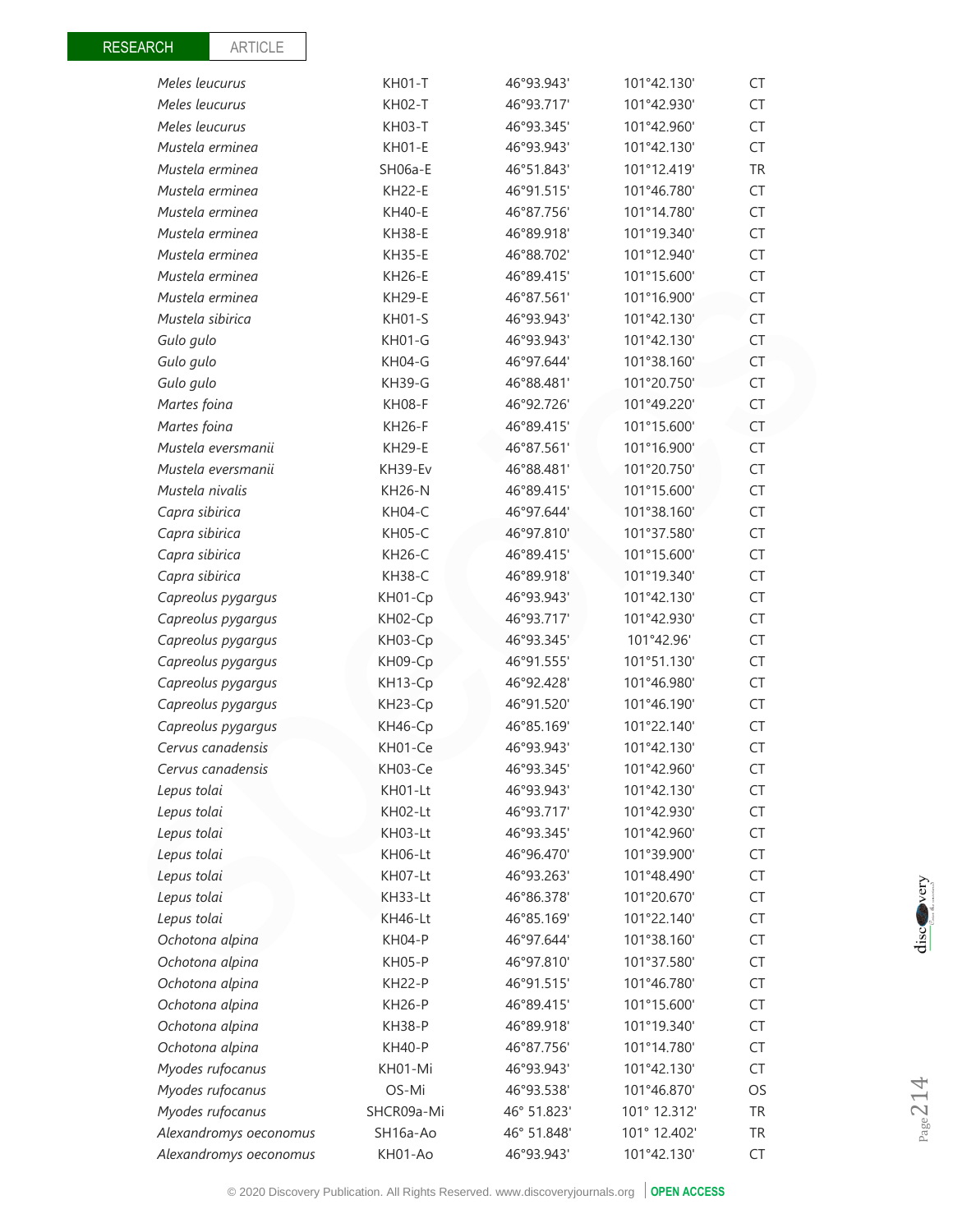| Cricetulus barabensis | SHCa1-Ba        | 46° 55.583' | 101° 28.354' | <b>TR</b> |
|-----------------------|-----------------|-------------|--------------|-----------|
| Cricetulus barabensis | SHCa2-Ba        | 46° 55.583' | 101° 28.354' | <b>TR</b> |
| Marmota sibirica      | KH33-Ma         | 46°86.378'  | 101°20.670'  | CT        |
| Urocitellus undulatus | KH06-U          | 46°96.470'  | 101°39.900'  | CT        |
| Urocitellus undulatus | <b>KH32-U</b>   | 46°86.101'  | 101°14.460'  | CT        |
| Urocitellus undulatus | <b>KH36-U</b>   | 46°89.918'  | 101°19.340'  | CT        |
| Urocitellus undulatus | <b>KH38-U</b>   | 46°89.918'  | 101°19.340'  | CT        |
| Urocitellus undulatus | <b>KH39-U</b>   | 46°88.481'  | 101°20.750'  | CT        |
| Urocitellus undulatus | <b>KH43-U</b>   | 46°88.785'  | 101°17.830'  | CT        |
| Urocitellus undulatus | <b>KH46-U</b>   | 46°85.169'  | 101°22.140'  | CT        |
| Tamias sibiricus      | OS-Ta           | 46° 55.497' | 101° 28.007' | OS        |
| Tamias sibiricus      | KH01-Ta         | 46°93.943'  | 101°42.130'  | CT        |
| Tamias sibiricus      | KH21-Ta         | 46°91.657'  | 101°47.600'  | CT        |
| Sciurus vulgaris      | KH01-Sv         | 46°93.943'  | 101°42.130'  | CT        |
| Sciurus vulgaris      | KH03-Sv         | 46°93.345'  | 101°42.960'  | CT        |
| Sciurus vulgaris      | KH05-Sv         | 46°97.810'  | 101°37.580'  | CT        |
| Sciurus vulgaris      | KH07-Sv         | 46°93.263'  | 101°48.490'  | CT        |
| Sciurus vulgaris      | KH09-Sv         | 46°91.555'  | 101°51.130'  | CT        |
| Sciurus vulgaris      | KH21-Sv         | 46°91.657'  | 101°47.600'  | CT        |
| Sciurus vulgaris      | KH22-Sv         | 46°91.515'  | 101°46.780'  | CT        |
| Sciurus vulgaris      | KH23-Sv         | 46°91.520'  | 101°46.190'  | CT        |
| Sciurus vulgaris      | KH33-Sv         | 46°86.378'  | 101°20.670'  | CT        |
| Sorex tundrensis      | OS-So           | 46° 51.919' | 101° 12.494' | OS        |
| Sorex caecutiens      | SHCR12-So       | 46° 55.449' | 101° 28.359' | <b>TR</b> |
| Alticola semicanus    | OS-As           | 46°92.622'  | 101°46.896'  | OS        |
| Alticola semicanus    | KH26-As         | 46°89.415'  | 101°15.600'  | CT        |
| Alticola semicanus    | <b>SH007-As</b> | 46° 55.527' | 101° 27.887' | <b>TR</b> |
| Alticola semicanus    | <b>SH008-As</b> | 46° 55.532' | 101° 27.879' | <b>TR</b> |
| Alticola semicanus    | SH0001-As       | 46° 55.546' | 101° 27.932' | <b>TR</b> |
| Alticola semicanus    | SHCR4-As        | 46° 55.555' | 101° 28.166' | <b>TR</b> |
| Alticola semicanus    | SHCR10-As       | 46° 55.573' | 101° 28.137' | TR        |
| Alticola semicanus    | SHCR1-As        | 46° 55.545' | 101° 28.182' | <b>TR</b> |
| Alticola semicanus    | SHCR2-As        | 46° 55.547' | 101° 28.176' | <b>TR</b> |
| Alticola semicanus    | SHCR3-As        | 46° 55.555' | 101° 28.166' | <b>TR</b> |
| Alticola semicanus    | <b>SH004-As</b> | 46° 55.523' | 101° 27.904' | <b>TR</b> |
| Alticola semicanus    | <b>SH008-As</b> | 46° 55.532' | 101° 27.879' | TR        |
| Alticola semicanus    | <b>SH009-As</b> | 46° 55.530' | 101° 27.870' | <b>TR</b> |
| Apodemus peninsulae   | SH15-As         | 46° 55.487' | 101° 28.009' | <b>TR</b> |
| Apodemus peninsulae   | SH13-As         | 46° 55.505' | 101° 27.992' | <b>TR</b> |
| Clethrionomys rutilus | SH19a-Ru        | 46° 51.825' | 101° 12.314' | TR        |
| Clethrionomys rutilus | SH21-Ru         | 46° 51.816' | 101° 12.348' | TR        |
| Clethrionomys rutilus | SH21a-Ru        | 46° 51.813' | 101° 12.345' | <b>TR</b> |
| Clethrionomys rutilus | SH16-Ru         | 46° 51.826' | 101° 12.320' | TR        |
| Clethrionomys rutilus | SH14-Ru         | 46°92.407'  | 101°47.300'  | <b>TR</b> |
| Clethrionomys rutilus | SHCR09a-Ru      | 46°86.462'  | 101°20.800'  | <b>TR</b> |

# 4. DISCUSSION

Results show the presence in the study areas of a diverse community of mammals with several species of conservation relevance as the Mongolian marmot, Pallas's cat, the Eurasian Lynx and the Wolverine.

The most remarkable results concern the Mustelidae family, which was represented by seven species in few sites covering a distance of 15 km. From a taxonomic and ecological point of view, seven species in a such small area is extraordinary. The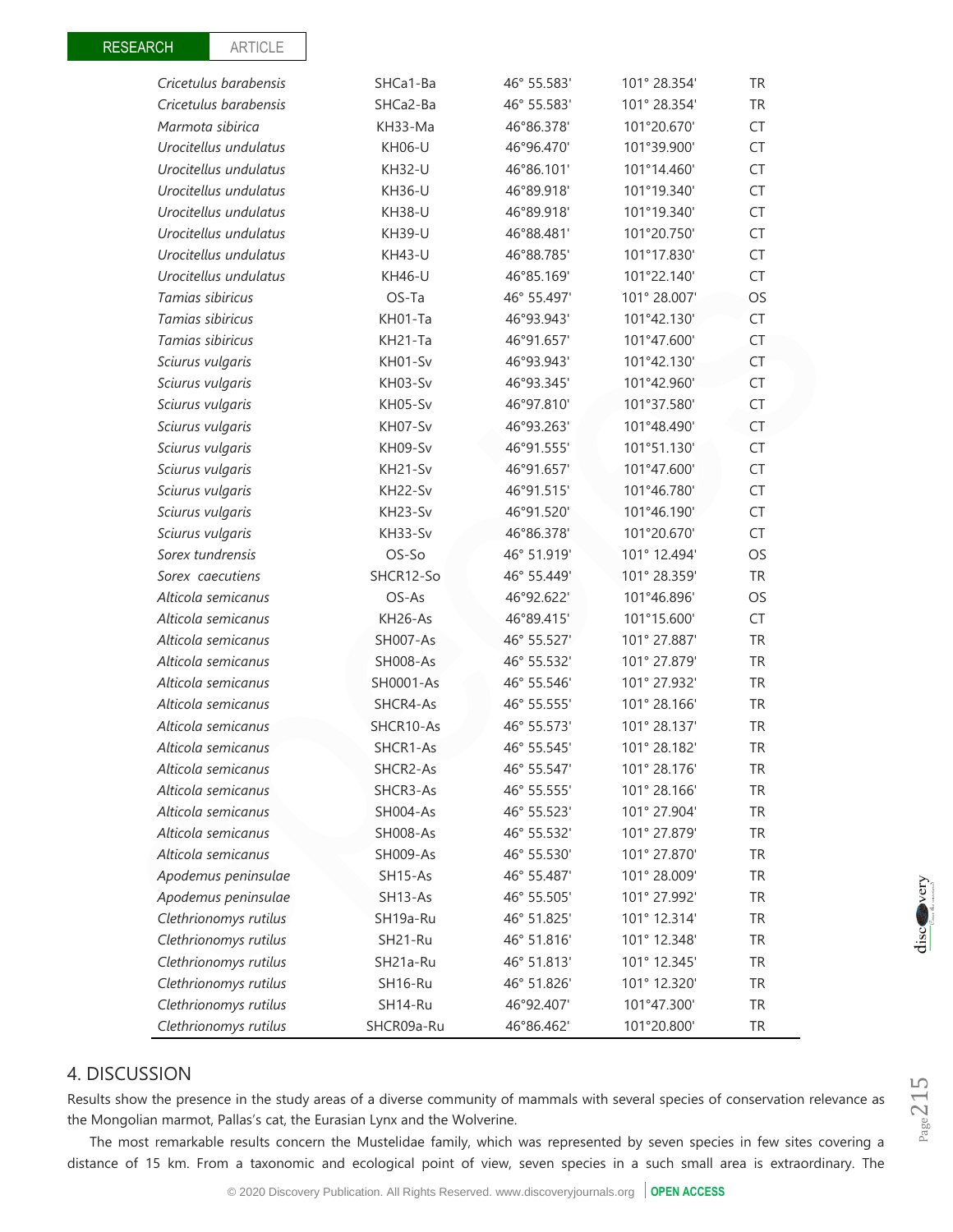coexistence of similar species, in particular mustelids that overlap their ecological niche could be explained by selection of differently sized prey (Rosenzweig 1966; T. Dayan and Simberloff 1994; Tamar Dayan et al. 1989), behavioural differences between sexes (Zalewski 2007) interspecific aggression (Erlinge and Sandell 1988) or from combinations of these factors (Powell and King 1997; McDonald 2002) that could affect space and habitat use (St-Pierre, Ouellet, and Crête 2006). Furthermore, other 3 mesocarnivores species are present (red fox, corsac fox and Pallas's cat), that coexist and overlap the trophic niche of mustelids. Thus the 15 small mammal species observed in the study areas, that represent part of the diet of these carnivores can be considered an explanation of the high biodiversity observed. Moreover, large carnivores represented by wolverine, grey wolf and Eurasian lynx, belonging three different families have been recorded in the same camera stations, reaching a total of 12 carnivores in a such small area.

Livestock in the protected area was basically limited to sparse free ranging animals like horses and yak and few herds of goats and sheep. These domestic animals have some impact on the vegetation, but it is apparently to be sustainable. Furthermore, the livestock carcasses represent a food source for carnivores as we recorded in a video where a yak carcass were eaten by wolves and foxes (as well as shepherd dogs).

We recorded a satisfactory number of mammal species, nevertheless, every species was detected at a very low density except the red fox and the siberian roe deer, which despite were detected in few sites, they were recorded in a relatively high number of events (>50). We got evidences that illegal hunting occurs in the protected area. Our camera traps recorded a poacher on his horse with rifle, holding a carcass of the globally endangered Mongolian marmot. Furthermore, other four carcasses of wolf and 5 of Mongolian marmot had showed us by local herders living inside the protected area. We may speculate that poaching could be the greatest limitation for the wild species population growth and authorities should focus on fighting the illegal hunting inside the protected area.

## 5. CONCLUSION

In conclusion, we have conducted the first systematic checklist study in KNNP, which will give a considerable contribution to address the local institution to undertake the proper conservation measures in a precious mammal hotspot. We recommend future efforts to conduct additional study in a wider area, which may enrich the mammal checklist and may help to better understand the mammal community dynamics.

#### **Acknowledgment**

We thank the Ministry of Environment Green Development and Tourism of Mongolia, and the staff of Khangai Nuuru National Park for supporting this project. Part of the camera traps were kindly provided by the Snow Leopard Conservancy (US), UNIL - University of Lausanne (Switzerland), Irbis Mongolia (Mongolia). We thank our field guides Oyga and Tsoogo as well as all the people participated to the data collection. We thank Choikhand Janchivlamdan to provide the logistic.

#### **Authors contribution**

C.A., B.M. supervised the project, M.Z., C.A., I.E.M., N.B., G.D.D., N.C. collected the data, M.Z., C.A., I.E.M. wrote the manuscript.

**Funding:** This study has not received any external funding.

**Conflict of Interest:** The authors declare that there are no conflicts of interests.

## APPENDIX

#### ARKHANGAI ANNOTED LIST

In the Table 2 the material examined during the sampling: records, sites geolocation, species detected and detection methods. Some of the species captured by Sherman traps and camera traps are in Figures 2 and 3.

#### **Grey Wolf (***Canis lupus* **Linnaeus, 1758)**

**Record**: Camera trap, seven sites (KH01, KH03, KH07, KH13, KH23, KH25, KH33). (Fig.2A).

**Identification**: The fur is mottled gray and could vary from red, brown but most commonly white and black (Wilson and Reeder 2005). The largest wild canid in Mongolia (Wilson and Mittermeier 2009), easily to identify.

**Nervery**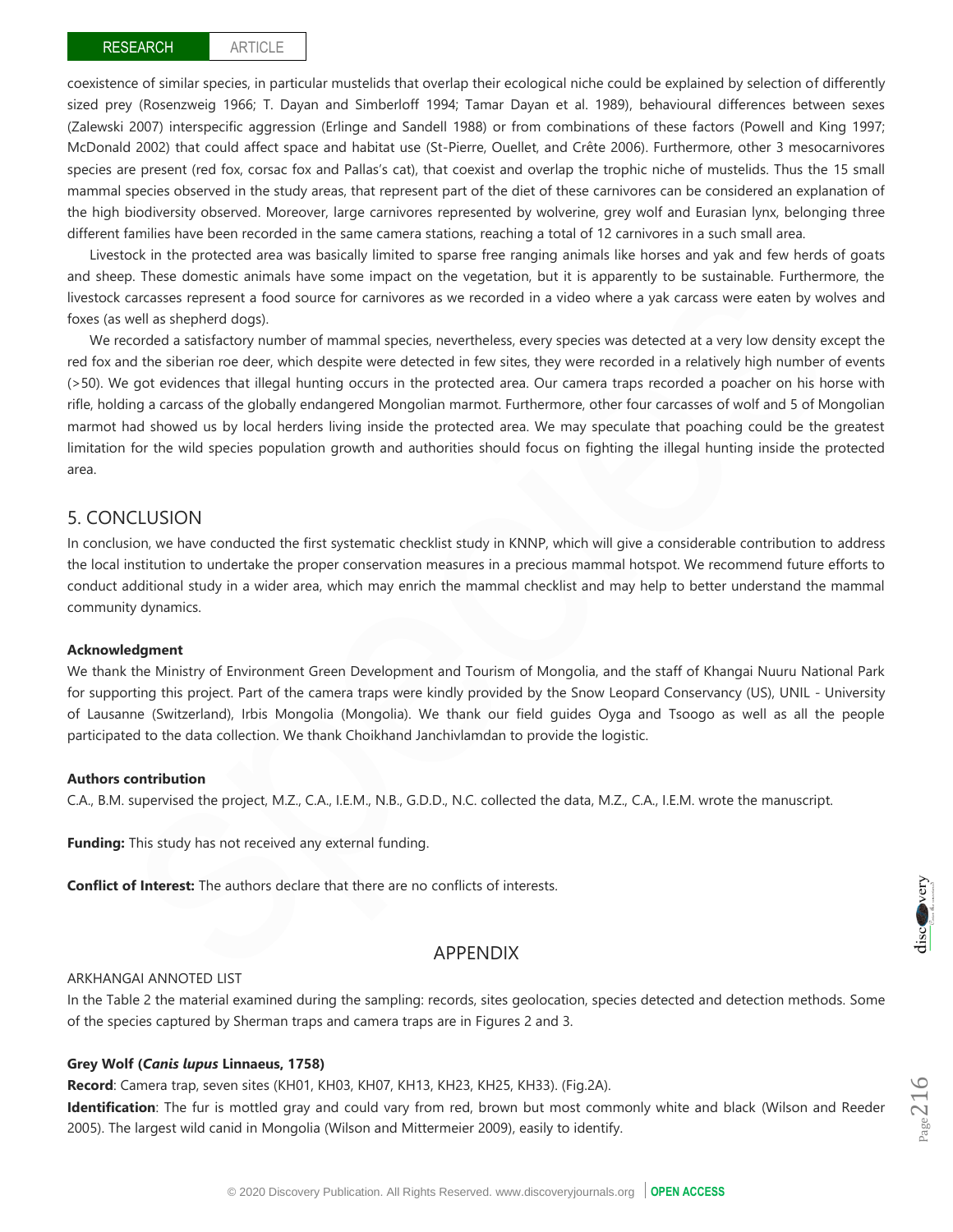## **Corsac Fox (***Vulpes corsac***Linnaeus, 1768)**

**Record**: Sighting (Fig.2B).

**Identification**: Grayish-ocher or brown head, ears banded brown and ocher-gray, the front of the legs are light yellow. Smaller than the Red fox, with a lighter coat. Tail is generally half body length(Wilson and Mittermeier 2009).

## **Red Fox (***Vulpes vulpes* **Linnaeus, 1758)**

**Record**: Camera trap, seventeen different sites (KH04, KH07, KH08, KH13, KH14, KH17, KH21, KH22, KH23, KH25, KH29, KH32, KH33, KH35, KH38, KH44, KH46). (Fig.2C).

**Identification**: The largest fox in the genus *Vulpes,*threemain color morphs:grayish-brown, red and silver, chest and/or chest may have white part, characteristic black lower legs. The biggest fox in Mongolia(Batsaikhan 2010), and with the greater ammount of indipendent event in the Camera Trap sampling, more than ten site were occupied by Red fox (Wilson and Mittermeier 2009).

## **Pallas's cat (***Otocolobusmanul***Pallas, 1776)**

## **Record**: Camera trap, (KH04, KH05, KH26)(Fig.2D).

**Identification**: Coat silver to orange red, short-legged felid with long, dense fur, bushy tail marked with more than three rings, top of the head marked with black spots, easily to identify by it's unique and thick fur (Farhadinia et al. 2016).

The only small cat living inside the KhangainNuruu National Park(Clark et al. 2006).

## **Eurasian lynx (***Lynx lynx* **Linnaeus, 1758)**

**Record**: Camera trap in only one site, (KH01)(Fig.2E).

**Identification**: The largest in the genus *Lynx*, gray,white and brown with characteristicears's tufts of 6cm, a very short tail with a black tip at the end.

The biggest cat captured in the camera trap sampling with only one detection. Long legs and short body, easy to recognize by the short tail and the long and black hairs at the end of the ears.(Nowell and Jackson 1996).

#### **Asian Badger (***Melesleucurus* **Hodgson, 1847)**

**Record**: Camera trap in three different sites (KH01, KH02, KH03) (Fig.2F).

**Identification**: The body of the Asian Badger is stocky, short legs and short tail.Tthe legs are black and the face is white, similar to the European badger, coul be diversify by this one from the shoterblach strips that running over the eye and above the ear(Batsaikhan 2010).

#### **Ermine (***Mustela erminea***Linneaus, 1758)**

**Record**: Camera trap and Sherman trap (KH01, SH06, KH22, KH40, KH38, KH35, KH26, KH29)(Fig.2G).

**Identification**: Adult Ermine males are 40-80% larger than females. Ermine has a long slender body and short limbs, during the summer the back,flanKH and outer sides of the limbs are light brown, during the winter all the brown pelage become white, exept the black tip of the tail (Aldous and Manweiler 1942).

Only one Ermine was captured by Sherman trap. Camera traps had captured it in eight sites, one easy wat to identify the ermine is the black hair at the end of the tail, unique in all the living Mustelidae of Mongolia (Wilson and Mittermeier 2009).

## **SiberianWeasel (***Mustela sibirica***Pallas, 1773)**

**Record**: Camera trap (KH01). (Fig.2H).

**Identification**: Identification data: Camera trap.

Siberian weasel has long slender body with short limbs, the color of the pelage is dark brown during the summer and become lighter during the winter(Wilson and Mittermeier 2009).

The Siberian weasel has a black mask around the eyes and a white chin, identify by it's typical and unique red-brown coat (Batsaikhan 2010).

## **Wolverine (***Gulogulo* **Linnaeus, 1758)**

**Record**: Camera trap (KH01, KH04, KH39) (Fig.2I).

**Identification**: Wolverine is the largest terrestrial member of the Mustelidae, completely dark brown and redbrown have two distinctive yellowochre stripes that run from the top of the neck to the rump.(Holbrow 1976).

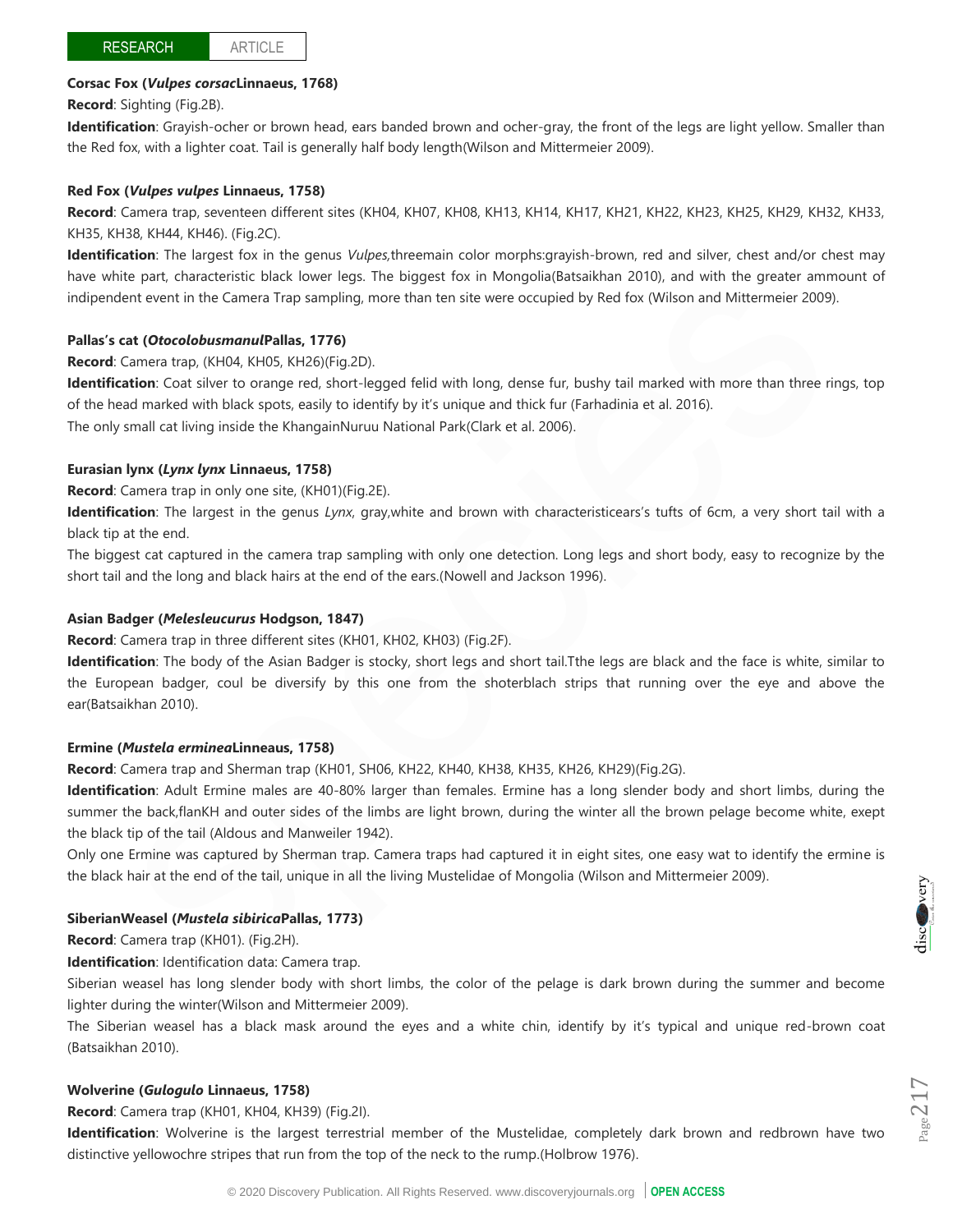ARTICLE

## **Least Weasel (***Mustela nivalis* **Linnaeus, 1758)**

**Record**: Captured by camera trap only in one site (KH26) (Fig.2J).

**Identification**: The Least Weasel is the smallest species in the order of Carnivora. Like the Ermine without the black tips on the tail(Heptner and Sludskii 2002). The tail is less than the 35% of the head-body length, the slender body, short limb and tail. Last Weasel change colour during the spring and autumn, in summer the upper part isbrown, and the chest is white, during the winter the coat is completely white(Batsaikhan 2010).

# **Stone Marten (***Martes foina***Erxleben, 1777)**

**Record**: Camera trap. (KH08, KH26). (Fig.2K).

**Identification**: The Stone Marten has a long body and a bushy tail, the pelage colour ranges from brown-grey to dark brown with a pale-yellow neck. Tail and legs are darker than the restof the body(Wilson and Mittermeier 2009).

The only species of the genus Martes In Mongolia, no other similar species (Heptner and Sludskii 2002).

# **Steppe Polecat (***Mustela eversmanii***Lesson, 1827)**

**Record**: By camera trap in two different sites (KH29, KH39). (Fig.2L).

**Identification**: The Steppe Polecat closely remember the European Polecat, the pelage ranges to yellowish-white to brown-grey. The upper part is darker with the chest, the limbs and the tail.

The only polecat captured in all the expedition, like the European polecat with lighter fur(Wilson and Mittermeier 2009).

# **SiberianIbex (***Capra sibirica***Pallas, 1776)**

# **Record**: (KH04, KH05, KH26, KH38). (Fig.3A).

**Identification**: Siberian Ibex has characteristic horns, anterior surface is flattened and back part are ridges or bosses. Horn are curve background and could be more than one meter long.

A typical beard long up to 20cm and small tiny tail(Batsaikhan 2010).

The colour of the coat is a shade brown, pale brown or chocolate.

The only wild goat of Mongolia, captured in four sites, up to 2700 meters elevation higher (Groves and Grubb 2011).

# **Siberian roe deer (***Capreoluspygargus* **Pallas, 1771)**

**Record**: Captured in seven camera trap's sites (KH01, KH02, KH03,KH09, KH13, KH23, KH46). (Fig.3B).

**Identification**: The most common wild ungulates captured by the cameras,Siberian roe deer is relative large, with a uniform pelage with absent facial mark. The winter coat is grey or brown-greywith white rump, during the summer the coat become redder (Mattioli, 2011).

# **Wapiti (***Cervus canadensis***Erxleben, 1777)**

**Record**: Captured by camera trap in two sites (KH01, KH03). (Fig.3C).

**Identification**: Large-sized deer with a large pale rump, short tail and six antler plans. In the Siberian subspecies the large rump patch is yellow white with a tail of the same colour. The head, the legs and the neck are darker than the brown body (Batsaikhan et al. 2010).

The biggest wild ungulate of Mongolia, easy to identify, captured by cameras in two different sites (Mattioli 2011).

# **Tolai Hare (***Lepus tolai* **Pallas, 1778)**

**Record**: Captured in seven sites by camera trap (KH01, KH02, KH03, KH06, KH07, KH33, KH46). (Fig.3D).

**Identification**: The Tolai Hare have various coloration across its distribution. Dorsal coat is ocher yellow, brown or sandy grey mixed with dark and white. Ventral fur is pure white, and the tail is wholly white.The only hare present in the study area (Wilson et al. 2016).

# **Alpine pika (***Ochotona alpina***Pallas, 1773)**

**Record**: Camera trap in six different sites (KH,04 KH05, KH22, KH26, KH38, KH40). (Fig.3E).

**Identification**: The Alpine pika is one of the largest pikas of Mongolia. The coat has a variable combination of colour; the dorsal fur is brown, reddish or ocher. The ventral fur is variable from reddish to ocherous(Batsaikhan 2010).Typical red coat, the only pikas in the study area with a such particular pelage. (Wilson et al. 2016).

wery disc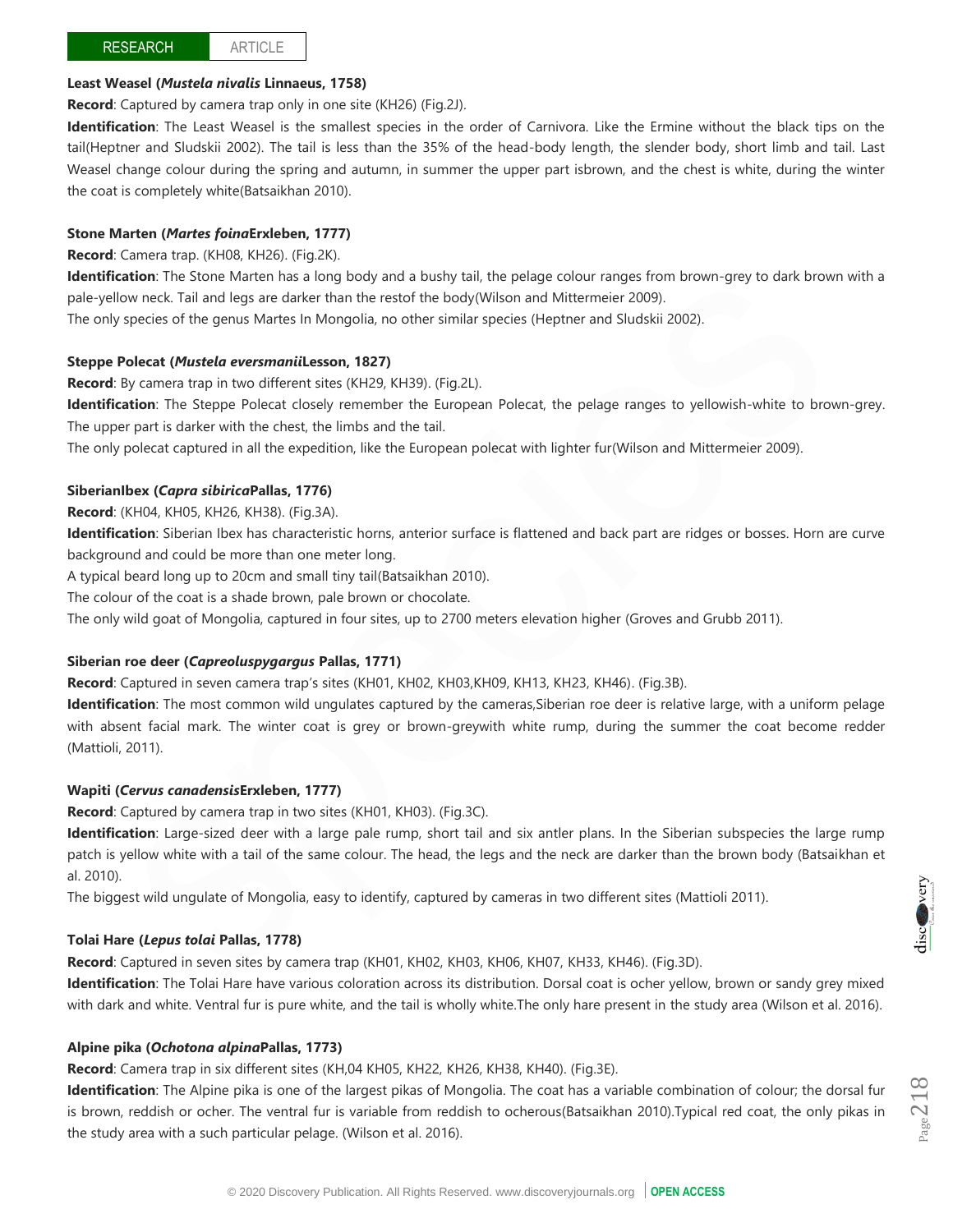# **RESEARCH**

ARTICLE

## **Siberian Marmot (***Marmota sibirica***Radde, 1862)**

**Record**: Sightings and Camera Trap in only one site (KH33).

**Identification**: The Siberian Marmot has a dorsal pelage grizzled to pale cream, the head is brown and black from the snout to the eyes. The feet are dark brown like the tail that end with a black tip. Ventral and front legs are pale cream or white (Batsaikhan 2010). The biggest species of the Sciuridae Family, the only subspecies present in the National Park. (Wilson et al. 2016).

#### **Mongolian Mountain Vole (***Alticolasemicanus* **G.M. Allen, 1924)**

**Record:** Sightings, Camera trap (KH26) and eleven single capture by Sherman trap (SH007, SH0008, SH0001, SHCR4, SHCR10, SHCR1, SHCR2, SHCR3, SH004, SH008, SH009) the most detected species in the expedition using Sherman trap. (Fig.3F).

**Identification**: The Mongolian Mountain Vole has a uniform light grey coat with shaded black hair tips, with a white ventral pelage. The tail is short and white, darkened above, also the pow are white.

The only Alticola living in the KhangaiNuruu National Park, no other species could be confused with the shape and the colour of the *Alticolasemicanus* (Wilson et al. 2017).

#### **Northern Red-backed vole (***Clethrionomysrutilus* **Pallas, 1779)**

**Record**: Captured in six different sites (SH21, SH21a, SH19a, SH16, SH14, SHCR09a). (Fig.3G).

**Identification**: The Northern Red-Backed vole is quite similar to the Bank Vole (*M. glareolus*), The dorsal fur is reddish-brown and ventral pelage is light grey and white, the flank are dark grey. The tail is distinctly bicolored, 1/3 of the head-body length (Batsaikhan 2010).

Unique and typical pelage, dark grey in the side part of the body and re fur in the upper part, not other species could be confused with the Northern Red-backed vole (Wilson et al. 2017).

#### **Korean Field Mouse (***Apodemuspeninsulae* **Thomas, 1907)**

**Record**: Captured two times with Sherman traps in two different sites (SH13, SH15). (Fig.3H).

**Identification**: The Korean Field Mouse is a medium sized species, the dorsal fur is yellowish-brown and white and greyishwhite belly.

The only species of the genus *Apodemus* that live in the centre of Mongolia. Unique and characteristic long and dark tail(Wilson et al. 2017).

#### **Grey red-backed vole (***Myodesrufocanus***Sundevall, 1846)**

**Record**: Sighting and captured two times by Sherman trap (KH01, SHCR09).

**Identification**: The Grey red-backed vole male is generally larger than female. Upperpart and the head of the fur varies from red brown to grey; underparts are lighter, mostly grey.

Similar to the Root Vole but lighter with a shorter tail(Batsaikhan 2010).

#### **Root Vole (***Alexandromys oeconomus* **Pallas, 1776)**

**Record**: Captured one time by camera trap (KH01) and Sherman trap (SH16a). **Identification**: The Root Vole male is bigger than female. Fur colour of the upperparts and the head varies from pale brown to chocolate-brown; the underparts are brownish grey, the tail is bicolored. Similar to the Narrow-headed Vole, darker with a red and brown coat (Wilson et al 2017).

#### **Chinese Striped Hamster (***Cricetolusbarabensis* **Pallas, 1773)**

**Record**: Captured by Sherman trap in two different sites (SHCa1, SHCa2).

**Identification**: The Chinese Striped Hamster has a dorsal pelage various from grey-brown to reddish. Ventral pelage is grey, and hairs have grey bases and white tips. The tail is dark above and lighter below.

Easily to identify by the characteristic black strip that run in the middle of the back. (Wilson et al 2017).

## **Long-Tailed Ground Squirrel (***Urocitellusundulates* **Pallas, 1778)**

**Record**: Sightings alive and dead and captured in seven different sites (KH06, KH32, KH36, KH38, KH39, KH43, KH46). (Fig.3I).

$$
\underline{\operatorname{disc}}_{\mathcal{C}_{\operatorname{sm}}\mathcal{C}_{\operatorname{sm}}}
$$
 very

 $P_{\rm age}$ 219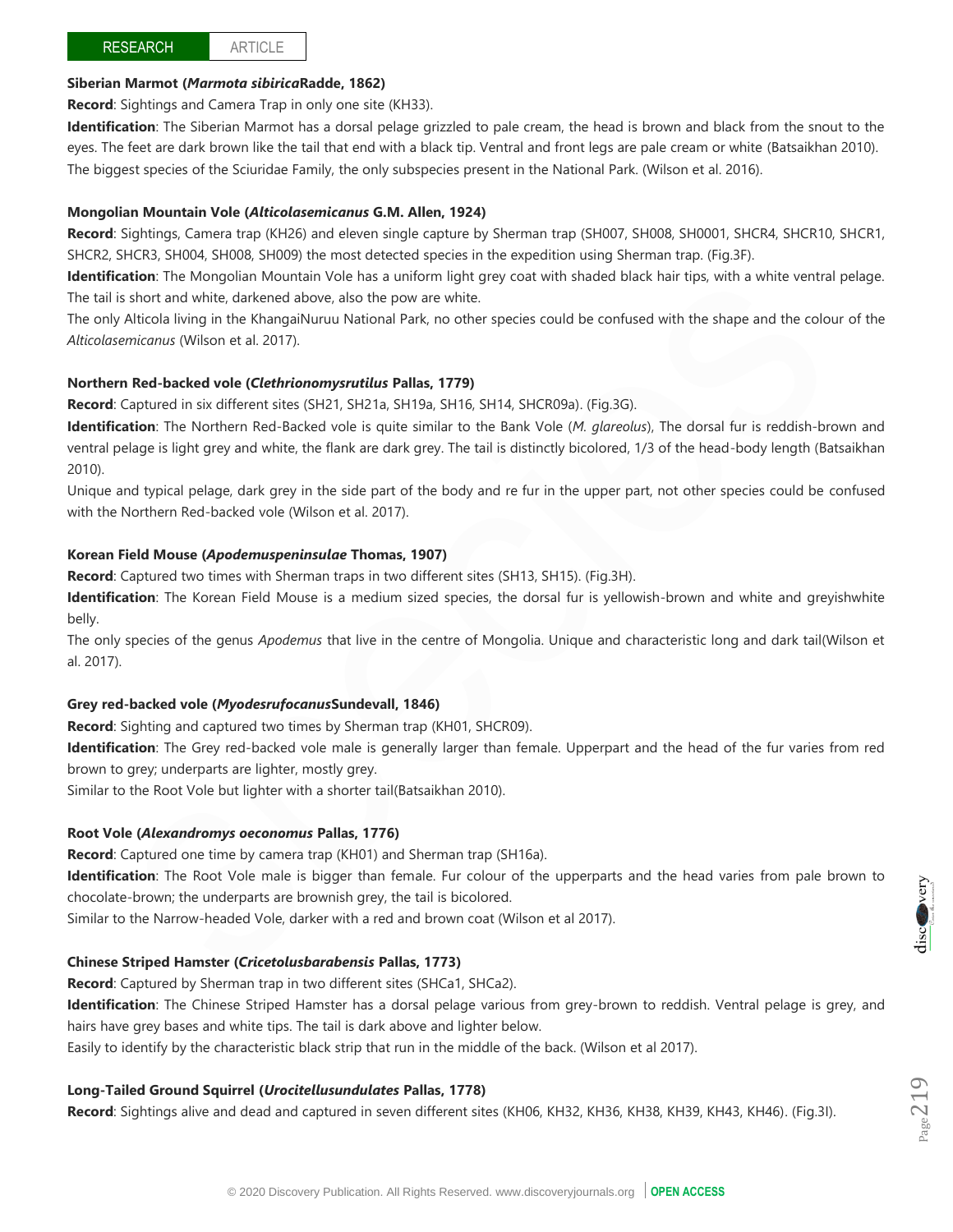**Identification**: The Long-Tailed Ground Squirrel has various colours, from yellow to russet to cher, dorsal characteristic white spots. The head is general darker with yellow cheek. The sides part of the body is reddish, the ventral pelage varies from grey-white to yellow orange.

The only ground squirrel of the study area, with a particular and distinguishable coat, most coloured between the other similar species(Wilson et al. 2016).

#### **Siberian Chipmunk (***Tamiassibiricus***Laxmann, 1769)**

**Record**: Sighting and captured in two different sites by camera trap (KH01, KH21). (Fig.3J).

**Identification**: The Siberian Chipmunk is a large species of *Tamias*, its tail is shorter than the body. The subspecies *sibiricus* is darker and less coloured than the other.

The back has five dark stripes, with a white stripe between the most lateral dark stripes. The head and the sides are ochre-yellow often light brown.

Typical and unique in all the Mongolian's Country, no other species could be confused with the Siberian Chipmunk (Wilson et al. 2016).

#### **Eurasian Red Squirrel (***Sciurus vulgaris* **Linnaeus 1758)**

**Record**: Captured nine times in different sites (KH01, KH03, KH05, KH07, KH09, KH21, KH22, KH23, KH33). (Fig.3K).

**Identification**: The Eurasian Red squirrel is the only species of the genus Sciurus present in Mongolia.The colour is typically dark and variable from dark brown to lightly red, sometimes grey fur. The European Red Squirrel have characteristics ear tufts, long and pronounced in winter (Batsaikhan 2010).

Typical and unique in all the Mongolian's Country, no other species could be confused with the Eurasian Red Squirrel (Wilson et al. 2016).

#### **Laxmann's Shrew (***Sorexcaecutiens***Laxmann, 1788)**

**Record**: Captured by Sherman trap only one time (SHCR12).

**Identification**: The Lexmann's Shrew has a brown-black winter coat, with a reddish and greyish sides. Tail is sharply with two different colours in the adult. Juveniles tail has the same colour of the back.

It is not easy to identify a shrew, it was trapped only one time during the Sherman sampling, the identification it was made by the photos done during the capture (Burgin et al. 2018).

#### **Tundra Shrew (***Sorextundrensis* **Merriam, 1900)**

**Record**: Sighting, a carcass found into the ground, it was identified directly by its skull using identification keys. (Fig.3L).

**Identification**: The Tundra Shrew is generally bicolored, deep brown to black. Coat are bicolored in winter and tricolored in summer (Burgin et al. 2018). Pelage is dark during the summer, dark brown to nearly black on the back, the sides are lighter brown (Batsaikhan 2010).

# **REFERENCE**

- 1. Augugliaro C, Havmøller RW, Monti IE, et al. Non-volant mammal inventory of western mongolian-manchurian grassland ecoregion: a biogeographic crossroad worth preserving. Check List, 2020: 16: 287.
- 2. Augugliaro C, Paniccia C, Janchivlamdan C, et al. Mammal inventory in the Mongolian Gobi, with the southeasternmost documented record of the snow leopard, *Panthera uncia* (Schreber, 1775), in the country. Check List, 2019: 15 : 565– 78. https://doi.org/10.15560/15.4.565.
- 3. Batsaikhan N. A Field Guide to the Mammals of Mongolia. In Zoological Society of London. 2010.
- 4. Burton AC, Neilson E, Moreira D, et al. Wildlife camera trapping: a review and recommendations for linking surveys to ecological processes. J Appl Ecol*,* 2015: 52: 675–85.
- 5. C. J. Burgin & K. He. (2018). Family Soricidae (Shrew). Pp.332- 552 in: Wilson, D.E. & Mittermeier, R.A. eds. (2018). *Handbook of the Mammals of the World.*Vol. 8. Insectivores, Sloths and Colugos. Lynx Edicions, Barcelona.
- 6. Clark EL, Munkhbat J, Dulamtseren S, et al. Mongolian red list of mammals. Regional Red List Series 2006: Vol. 1, London. London: Zoological Society of London.
- 7. Dayan T, and Simberloff D. Character displacement, sexual dimorphism, and morphological variation among british and irish mustelids. Ecology, 1994: 75: 1063–73. https://doi.org/10.2307/1939430.
- 8. Dayan T, Simberloff D, Tchernov E, et al. Inter-and intraspecific character displacement in mustelids. Ecology, 1989: 70: 1526–39.